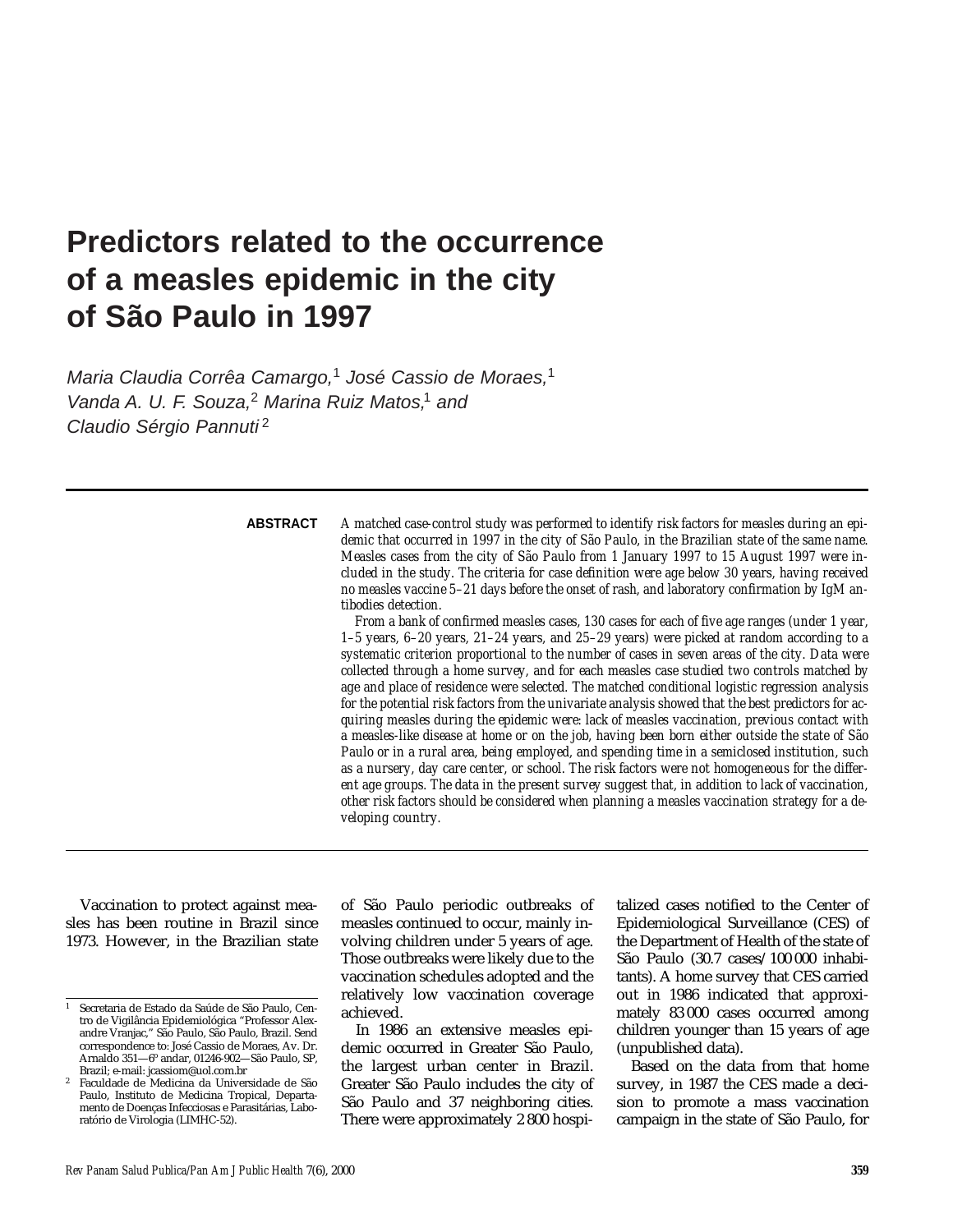the population aged 9 months to 14 years. The aim of this strategy was to rapidly interrupt measles transmission. Additionally, routine vaccination was improved by supplementing the first vaccine dose, done at the age of 9 months, with a second one, given at the age of 18 months. The CES set up a more efficient and effective system of epidemiological surveillance of measles in the state of São Paulo. The system included mandatory notification and serological confirmation of all cases fulfilling the clinical case definition for measles of the United States Centers for Disease Control and Prevention (1).

Between 1988 and 1992, the incidence of measles progressively decreased, with 3 395 cases in the state of São Paulo notified to the CES during this 5-year period. In 1992 a national measles mass immunization campaign was conducted by the Ministry of Health of Brazil. In the city of São Paulo the number of measles cases continued to decrease in the following years, dropping to 9 laboratory-confirmed cases in 1996 (2).

At the beginning of 1997 there was a rapid increase in the incidence of measles in the city of São Paulo. By the end of that year there were 20 186 confirmed cases reported from the state of São Paulo (3), with 18 933 of them occurring in persons residing in Greater São Paulo. Of the 17 458 cases for whom patient age was known, 12 099 occurred in persons older than 15 years and 3 904 were among those younger than 5 years. The highest age-specific incidence rate was reported for infants under 1 year of age (871 cases per 100 000 population) (2).

The objective of the present study was to identify predictors related to the occurrence of the 1997 epidemic of measles in the city of São Paulo, Brazil.

## **METHODOLOGY**

An analysis of the risk factors for the incidence of measles in 1997 in the city of São Paulo was performed according to age range by a case-control study.

The city of São Paulo is part of Greater São Paulo, which is located in

the southeastern Brazilian state of São Paulo. The city covers an area of 1 509 km2 and in 1996 had an estimated population of 9.8 million inhabitants. The city is subdivided into 98 administrative districts, which the city's Health Secretariat groups into 10 regional administrations (RAs). Those 10 RAs have high socioeconomic heterogeneity.

Measles cases resident in the city of São Paulo from 1 January 1997 to 15 August 1997 were included in the present study. The measles cases were defined in terms of three criteria: 1) age below 30 years, 2) having received no measles vaccine 5 to 21 days before the onset of exanthema, and 3) laboratory confirmation by detection of IgM antibodies by a commercial indirect enzyme immunoassay (Dade Behring, Marburg, Germany) or by IgM capture enzyme immunoassay (4), done by the Adolfo Lutz Institute in São Paulo. That public institution is a reference center of the Pan American Health Organization (PAHO) for the strategy of measles elimination in the Americas. For each measles case that we studied we selected two controls who met three criteria: 1) belonging to the same age range as the case, 2) residing in the same neighborhood as the case at the time of the disease, and 3) presenting no rash, fever, cough, coryza, or conjunctivitis during 1997.

Based on the vaccination strategies adopted in the state of São Paulo, five age ranges were studied: younger than 1 year, 1 to 5 years, 6 to 20 years, 21 to 24 years, and 25 to 29 years. The cases and the controls in the first two age groups and in the oldest age group had not been targeted in the mass vaccination campaigns of 1987 and 1992.

The two middle age groupings were originally for 6–14 years and 15–24 years, but they were later regrouped as 6–20 years and 21–24 years, as a function of the number of cases in the sample. These age groups had been targeted in two mass vaccination campaigns: the one of persons 6–9 years old was focused on in the 1992 campaign, the one for those 10–14 in both the 1992 and 1987 campaigns, and the one for persons 15–24 in the 1987 campaign.

The sample size was calculated using Epi Info software, version 6.4a (U.S. Centers for Disease Control and Prevention, Atlanta, Georgia, United States of America). The sample size was based on the following premises: 95% confidence limit, 80% test power, 10% exposure among controls, and 2.5 odds ratio.

The sample of 130 measles cases per age range was picked at random from the bank of confirmed measles cases notified to the CES. In the state of São Paulo there is compulsory notification of all suspected measles cases. It is the responsibility of the basic health units or of the regional health entities to conduct the investigation, fill out a measles investigation chart, and send that chart to the CES. The health units that provide patient care are responsible for collecting blood for diagnosis.

The sample lots were drawn in proportion to the number of measles cases that had occurred in seven clusters which were regroupings of the 10 regional health administrations (RAs) of the city of São Paulo. Six out of the 10 RAs had a lower incidence of measles cases, thus not allowing the inclusion of a sufficient number of measles cases in all age groups. The researchers used geographical criteria and regrouped these 6 RAs into three sets of two neighboring RAs.

The data collection field activities were performed from November 1997 through March 1998. Data were collected through a home survey using a form specifically prepared for our study. Questions related to the socioeconomic standing of the interviewees—including housing, occupation, educational level, per capita income, and socioeconomic status—were classified as control variables. Among the study variables were: sex; vaccination status; contact with measles-like disease; place of contact with measles-like disease; being employed; contact with the public on the job; use of public transport to go to work (bus, train, or subway); time spent on public transport to go to work; spending time in semiclosed institutions, such as nurseries, day care centers, and schools; going to places where large groups of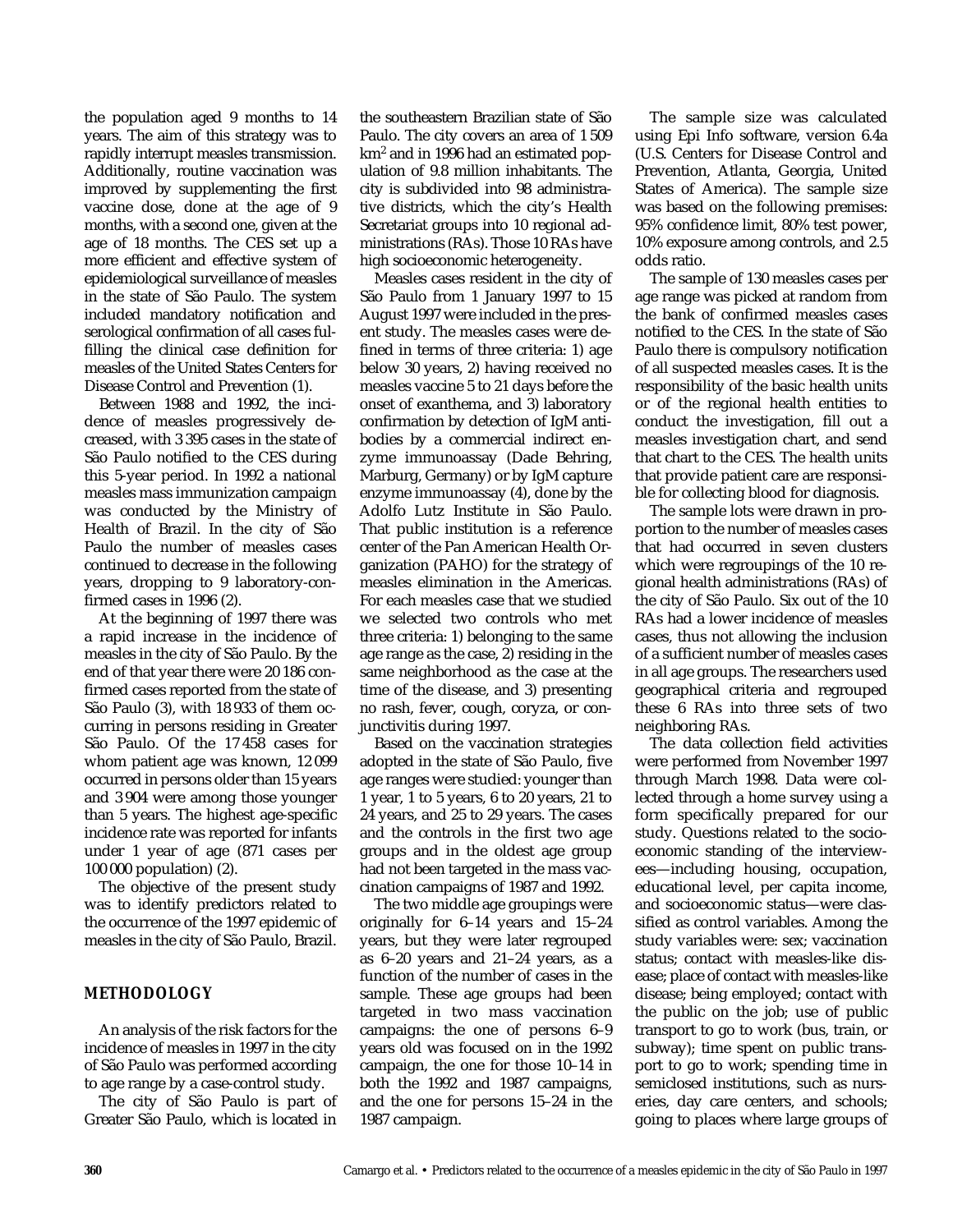people gathered; and using health services (public and/or private). A number of other study variables had to do with migration, including: being born outside the city of São Paulo; being born outside the state of São Paulo; being born in a rural area; residing in the state of São Paulo in May 1987 and June 1992, when mass vaccination campaigns against measles were conducted; length of time the migrant had been residing in the city São Paulo when had measles; length of time the migrant had remained in birthplace outside the city or state of São Paulo; length of time the migrant remained in an urban birthplace outside the city of São Paulo; and length of time the migrant remained in a rural birthplace outside the city of São Paulo.

The study variables were first submitted to a univariate analysis by the chi-square  $(\chi^2)$  test in order to calculate the odds ratio (OR) and 95% confidence interval (CI).

The variables having a significance of *P* < 0.2 were included in the multivariate analysis, applying matched conditional logistic regression using the Egret for Windows software program (Cytel Software Corporation, Cambridge, Massachusetts, United States). The variables were introduced into the multivariate model in order, beginning with the highest odds ratio and progressing to the lowest odds ratio.

### **RESULTS**

#### **Univariate analysis**

The univariate analysis indicated that not having been vaccinated against measles was a potential risk factor for three age ranges: 1–5 years, 6–20 years, and 21–24 years (Table 1).

As for the variables concerning the source of infection, having had measles was related to a history of contact with similar diseases at home, for all the age ranges studied. Contact with measles in the workplace was a risk factor only for those in the 25–29 age range.

Spending time in such semiclosed institutions as nurseries, day care centers, and schools showed a correlation

for three age ranges: younger than 1 year, from 1 to 5 years, and from 6 to 20 years.

For the variable of using health services, there was a significant difference between cases and controls for children younger than 1 year and for those 1–5 years old.

Univariate analysis showed that being employed was a risk factor for measles among the interviewees in the age groups of 6–20 years, 21–24 years, and 25–29 years.

The use of public transportation to go to and from work proved to be a predictor of acquiring measles only for the 25–29 age group. Analysis of the time spent in the public transportation system indicated that there was an association both when this time was less than 270 minutes per day and when it was more than 270 minutes per day. However, the relationship was much stronger for longer periods, with an odds ratio of 12.72 for periods of more than 270 minutes per day and an odds ratio of 2.21 for periods of less than 270 minutes per day.

For the different variables related to migration, practically all of them were positively related with measles risks in the age ranges of 6–20 years, 21–24 years, and 25–29 years. When we compared the length of time spent living in the birthplace and the time spent living in the city of São Paulo, we found a positive association with measles risk for more recent migration to the city of São Paulo. Not having been a resident of the state of São Paulo during the mass vaccination campaigns held in May 1987 and June 1992 was also a risk factor.

Among those 1–5 years old, fewer of the variables related to migration were risk factors, probably because those children's migration had been more recent. In this age group there was a positive relation between measles and: 1) not having been born in the city of São Paulo or in the state of São Paulo, 2) having lived in the city of São Paulo for less than 1 year when they had the measles, and 3) being a migrant born in an urban area outside the city of São Paulo and having lived in that birthplace for more than 1 year.

#### **Matched conditional logistic regression analysis**

When the matched conditional logistic regression analysis was done for the group younger than 1 year, a positive relation with measles remained for three variables: spending time in semiclosed institutions, no vaccination, and previous contact with a measles-like disease (Table 2).

For the cases and controls in the age group of 1–5 years, the variables that remained as risk factors after the matched conditional logistic regression analysis were: no vaccination, previous contact with a measles-like disease at home, and being a migrant not born in the state of São Paulo.

For those 6–20 years old, the risk factors identified by multivariate analysis were: no vaccination against measles, previous contact with a measles-like disease at home, and the fact that a migrant had remained in the birthplace for 3 years or more.

The logistic regression analysis identified four variables as remaining risk factors for the age group of 21–24 years: no vaccination, being employed, having been born in a rural area, and not living in the state of São Paulo in 1987.

In the last age range analyzed, 25 to 29 years, contact with a measles-like disease on the job and being a male proved to be risk factors after matched conditional logistic regression analysis.

#### **DISCUSSION**

The number of susceptible individuals in the population and the rate of contact between susceptible and ill subjects are considered important factors for the occurrence of measles epidemics (5).

The most constant risk factor detected in this survey was the lack of vaccination against measles. The highest odds ratios for this nonvaccination risk factor were observed in infants younger than 1 year and in the age group of 1–5 years. Those two age groups together accounted for 22% (3 904/17 458) of the confirmed measles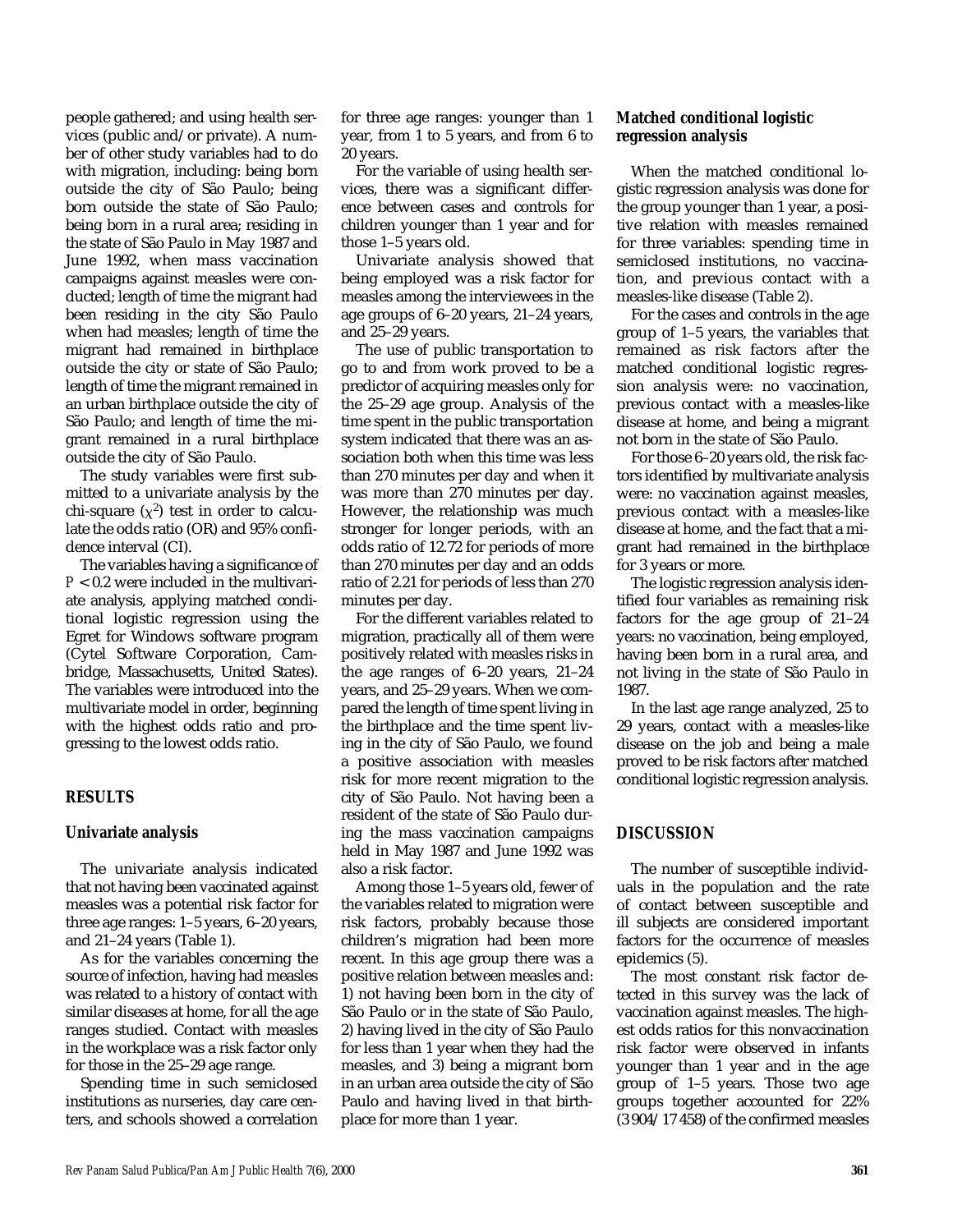| Risk factor<br>(Reference odds ratio)                                 | < 1 year                | 1 to 5 years              | 6 to 20 years                      | 21 to 24 years             | 25 to 29 years           |
|-----------------------------------------------------------------------|-------------------------|---------------------------|------------------------------------|----------------------------|--------------------------|
| Vaccination status                                                    |                         |                           |                                    |                            |                          |
| (Vaccinated = $1.0$ )                                                 |                         |                           |                                    |                            |                          |
| Not vaccinated at 9 months of age or later,<br>documented             | NS <sup>b</sup>         | 15.57<br>$(6.38 - 37.98)$ | 8.17<br>$(13.44 - 19.43)$          | 24.38<br>$(2.92 - 203.58)$ | ΝS                       |
| Not vaccinated at 12 months of age or later,                          | <b>NS</b>               | 21.41                     | 8.54                               | 6.42                       | ΝS                       |
| documented                                                            |                         | $(8.29 - 55.90)$          | $(3.56 - 20.53)$                   | $(2.20 - 18.75)$           |                          |
| Not vaccinated at 9 months of age or later, verbal                    | 7.19                    | 14.78                     | 6.91                               | 6.25                       | <b>NS</b>                |
| and documented                                                        | $(2.17 - 23.80)$        | $(6.09 - 35.87)$          | $(3.01 - 15.88)$                   | $(2.58 - 15.15)$           |                          |
| Not vaccinated at 12 months of age or later, verbal<br>and documented | ΝS                      | 19.54<br>$(7.62 - 50.13)$ | 6.95<br>$(3.01 - 16.02)$           | 5.78<br>$(2.37 - 14.08)$   | <b>NS</b>                |
| Sex                                                                   |                         |                           |                                    |                            |                          |
| $(Female = 1.0)$                                                      |                         |                           |                                    |                            |                          |
| Male                                                                  | <b>NS</b>               | <b>NS</b>                 | 1.63                               | 1.60                       | 5.20                     |
|                                                                       |                         |                           | $(1.01 - 2.61)$                    | $(1.05 - 2.46)$            | $(3.14 - 8.60)$          |
| Previous contact with a measles-like disease                          | 3.15                    | ΝS                        | ΝS                                 | <b>NS</b>                  | ΝS                       |
| (No contact = $1.0$ )<br>At home                                      | $(1.84 - 5.39)$<br>4.78 | 6.98                      | 3.07                               | 4.24                       | 4.78                     |
|                                                                       | $(1.52 - 15.05)$        | $(2.17 - 22.41)$          | $(1.24 - 7.61)$                    | $(1.59 - 11.31)$           | $(1.52 - 15.05)$         |
| On the job                                                            | <b>NE<sup>c</sup></b>   | NE.                       | <b>NE</b>                          | NE.                        | 14.29                    |
|                                                                       |                         |                           |                                    |                            | $(3.66 - 55.88)$         |
| Spending time in a semiclosed institution                             | 8.09                    | 2.12                      | 0.39                               | <b>NS</b>                  | ΝS                       |
| (No time there $= 1.0$ )                                              | $(2.72 - 24.03)$        | $(1.03 - 4.38)$           | $(0.22 - 0.72)$                    |                            |                          |
| Using health services<br>(Not using $= 1.0$ )                         | 1.81<br>$(1.05 - 3.11)$ | 1.48<br>$(1.03 - 2.12)$   | ΝS                                 | <b>NS</b>                  | ΝS                       |
| Being employed                                                        | ΝE                      | NE                        | 2.37                               | 2.92                       | 2.56                     |
| (Not employed $= 1.0$ )                                               |                         |                           | $(1.27 - 4.45)$                    | $(1.68 - 5.08)$            | $(1.52 - 4.30)$          |
| Use of public transportation to go to work                            | NE                      | NE                        | ΝS                                 | ΝS                         | 1.97                     |
| (Own transport = $1.0$ )                                              |                         |                           |                                    |                            | $(1.13 - 3.44)$          |
| Time spent in public transportation $<$ 270 min                       | ΝE                      | <b>NE</b>                 | <b>NS</b>                          | ΝS                         | 2.21                     |
| Time spent in public transportation $\geq$ 270 min                    | ΝE                      | <b>NE</b>                 | <b>NS</b>                          | <b>NS</b>                  | $(1.31 - 3.78)$<br>12.72 |
| Migration                                                             |                         |                           |                                    |                            | $(3.40 - 47.56)$         |
| (Born in city or state of $SP = 1.0$ )                                |                         |                           |                                    |                            |                          |
| Not born in city of SP                                                | ΝS                      | 3.15                      | 6.07                               | 3.51                       | 2.77                     |
|                                                                       |                         | $(1.44 - 6.89)$           | $(3.11 - 11.84)$                   | $(2.15 - 5.74)$            | $(1.53 - 5.02)$          |
| Not born in state of SP                                               | ΝS                      | 5.45                      | 6.26                               | 4.93                       | 3.91                     |
| Born in a rural area                                                  | ΝS                      | $(1.96 - 15.12)$          | $(3.21 - 12.21)$                   | $(2.81 - 8.66)$            | $(2.18 - 7.20)$          |
|                                                                       |                         | ΝS                        | ΝS                                 | 3.20<br>$(1.79 - 5.73)$    | 2.85<br>$(1.55 - 5.26)$  |
| Not living in state of SP in May 1987                                 | ΝE                      | <b>NE</b>                 | 5.04                               | 2.55                       | 4.31                     |
|                                                                       |                         |                           | $(2.70 - 9.49)$                    | $(1.64 - 3.95)$            | $(2.39 - 7.76)$          |
| Not living in state of SP in June 1992                                | ΝE                      | <b>NE</b>                 | 3.88                               | 1.58                       | 2.09                     |
|                                                                       |                         |                           | $(2.09 - 7.18)$                    | $(1.03 - 2.42)$            | $(1.17 - 3.72)$          |
| When had measles, had been residing in city of SP                     | <b>NE</b>               |                           | Less than 1 year Less than 4 years | Less than 8 years          | Less than 12 years       |
| for a period of:                                                      |                         | 10.33<br>$(2.21 - 48.21)$ | 9.39<br>$(4.02 - 21.96)$           | 4.39<br>$(2.61 - 7.37)$    | 5.56<br>$(2.73 - 11.31)$ |
|                                                                       |                         |                           | 4 to 11 years<br>4.73              |                            |                          |
|                                                                       |                         |                           | $(1.98 - 11.28)$                   |                            |                          |
| Remained in birthplace (outside city of SP) for a period of:          | <b>NE</b>               | Less than 2 years         | 3 to 15 years                      | 4 years or more            | 14 years or more         |
|                                                                       |                         | 2 years                   | 6.40                               | 4.05                       | 5.40                     |
|                                                                       |                         | 3 to 5 years              | $(2.65 - 15.49)$                   | $(2.44 - 6.72)$            | $(2.66 - 10.94)$         |
|                                                                       |                         | all NS                    | 16 years or more                   |                            |                          |
|                                                                       |                         |                           | 28.50<br>$(7.57 - 107.31)$         |                            |                          |
| Remained in birthplace (urban area outside city of SP)                | <b>NE</b>               | 1 year or more            | 3 to 13 years                      | 4 years or more            | 14 years or more         |
| for a period of:                                                      |                         | 22.32                     | 6.65                               | <b>NS</b>                  | ΝS                       |
|                                                                       |                         | $(2.83 - 175.73)$         | $(2.10 - 21.05)$                   |                            |                          |
|                                                                       |                         |                           | 14 years or more                   |                            |                          |
|                                                                       |                         |                           | 10.02                              |                            |                          |
|                                                                       |                         |                           | $(3.35 - 29.97)$                   |                            |                          |

**TABLE 1. Odds ratios (95% confidence interval) for different age ranges of significant risk factors for measles during the epidemic in the city of São Paulo, Brazil, in 1997, as determined by univariate analysisa**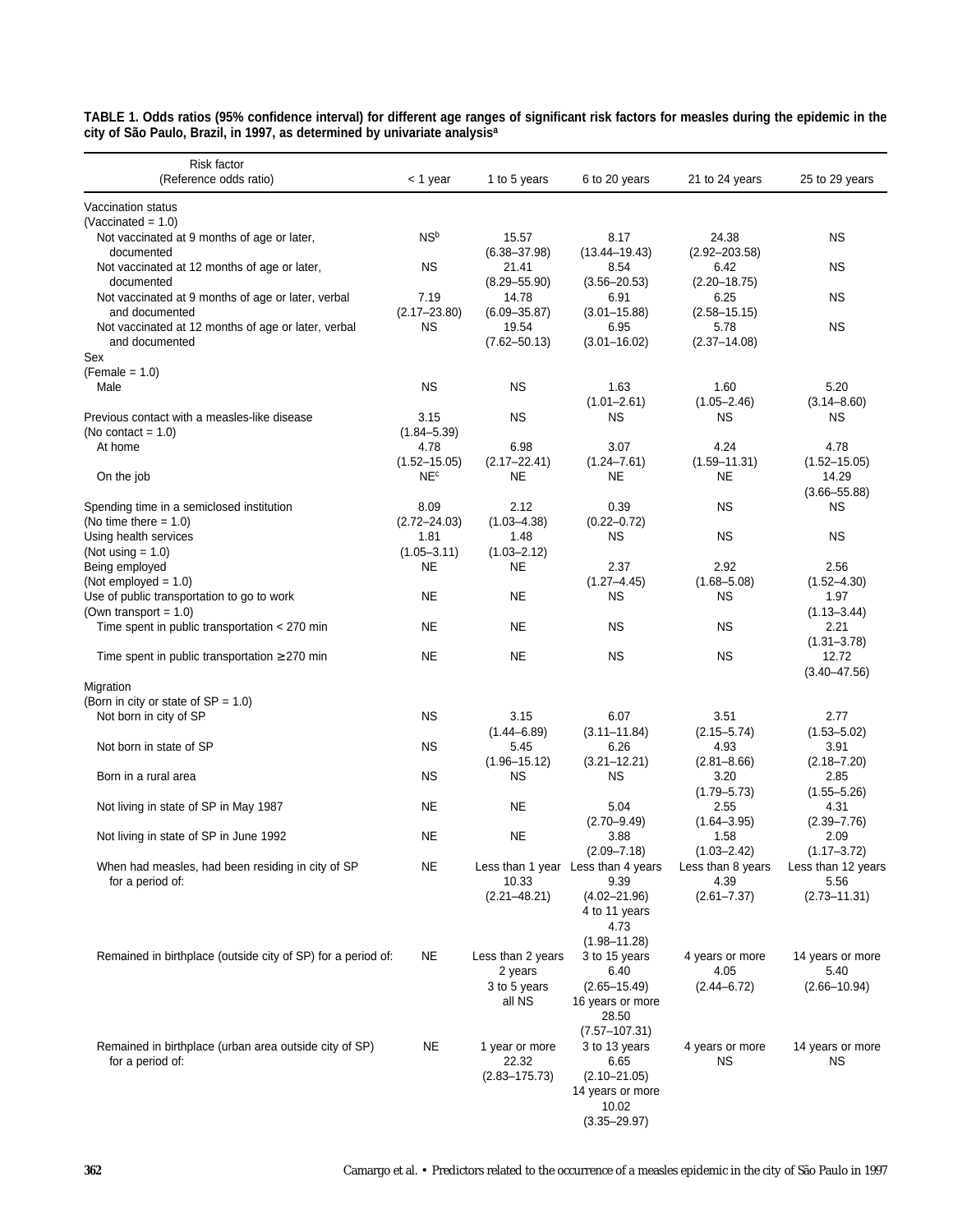#### **TABLE 1. (Continued)**

| Risk factor<br>(Reference odds ratio)                                      | < 1 year  | 1 to 5 years | 6 to 20 years                                  | 21 to 24 years                | 25 to 29 years                                       |  |
|----------------------------------------------------------------------------|-----------|--------------|------------------------------------------------|-------------------------------|------------------------------------------------------|--|
| Remained in birthplace (rural area outside city of SP)<br>for a period of: | <b>NE</b> | <b>NE</b>    | 1 to 15 years<br>7.77<br>$(2.27 - 26.59)$      | 14 years or less<br>NS.       | 4 years or less<br>5 to 11 years<br>11 years or more |  |
|                                                                            |           |              | 16 years or more<br>24.58<br>$(4.96 - 121.79)$ | 15 years or more<br><b>NS</b> | All NS                                               |  |
| Remained in birthplace (outside state of SP) for<br>a period of:           | <b>NE</b> | <b>NE</b>    | 3 to 15 years<br>5.24<br>$(2.27 - 12.06)$      | 14 years or less<br><b>NS</b> | 10 to 16 years<br>4.80<br>$(1.99 - 11.60)$           |  |
|                                                                            |           |              | 16 years or more<br>25.53<br>$(7.00 - 93.09)$  | 15 years or more<br><b>NS</b> | 17 years or more<br>7.08<br>$(3.34 - 15.06)$         |  |

<sup>a</sup> Significant at the  $P < 0.05$  level.<br><sup>b</sup> NS = not significant.

 $c$  NE = not evaluated.

cases reported from Greater São Paulo whose age was known.

The children in these two younger age ranges were not targeted either in the mass vaccination campaign promoted by the Department of Health of the state of São Paulo in 1987 or in the national campaign of 1992. This finding emphasizes the importance of mass vaccination campaigns for developing countries.

Furthermore, administrative data available from the CES indicate a reduction of routine vaccination coverage against measles among infants younger than 1 year in the period of 1990–1996

in the state of São Paulo. Vaccination coverage, which was 107.6% in 1990, dropped to 95.3% in 1996. (The figure of 107.6% is due to registration errors and/or underestimation of the target population.) The same decline in vaccination coverage must have occurred with respect to the coverage of vaccination at 15 months, since at this age the vaccination coverage is usually lower than that observed at 9 months. These CES data agree with the results of our study, which found that 60% of the children aged 1 to 5 years who had measles in 1997 had not been vaccinated at 12 months of age or later.

Taken together, these data suggest that when adequate vaccination coverage is not achieved with routine measures, periodic mass vaccination campaigns must be considered, especially as part of wider programs of measles elimination in developing countries (6).

The lack of vaccination was an important risk factor even for those age groups targeted by the mass vaccination campaigns of 1987 and 1992. This may have been a consequence of a significant number of São Paulo residents not participating in the campaigns or of the fact that they were persons who were not living in São Paulo at the

| TABLE 2. Predictors of the measles epidemic in the city of São Paulo, Brazil, in 1997, determined by matched conditional logistic regres- |  |
|-------------------------------------------------------------------------------------------------------------------------------------------|--|
| sion analysis                                                                                                                             |  |
|                                                                                                                                           |  |

| Age range                  | Predictor                                                                         | Case<br>(%) | Control<br>(% )   | Odds<br>ratio | 95% CI         |
|----------------------------|-----------------------------------------------------------------------------------|-------------|-------------------|---------------|----------------|
| Younger than 1 year        | Not vaccinated at 9 months of age or later (verbal and/or documented information) | 97.7        | 85.3              | 14.58         | 3.63 - 58.53   |
|                            | Previous contact with a measles-like disease                                      | 36.7        | 18.2              | 3.73          | $2.03 - 6.86$  |
|                            | Spending time in a semiclosed institution                                         | 13.7        | 3.2               | 14.68         | $3.37 - 63.91$ |
| 1 to 5 years               | Not vaccinated at 9 months of age or later (verbal and/or documented information) | 47.0        | 4.7               | 14.45         | 5.30-39.38     |
|                            | Previous contact with a measles-like disease at home                              | 16.8        | 4.0               | 4.93          | $1.21 - 20.04$ |
|                            | Not born in state of SP                                                           | 4.0         | 3.5               | 19.69         | 1.10-353.54    |
| 6 to 20 years              | Not vaccinated at 9 months of age or later (verbal and/or documented information) | 36.9        | 8.4               | 4.72          | 1.66-13.41     |
|                            | Previous contact with a measles-like disease at home                              | 12.5        | 4.7               | 5.82          | 11.94-17.47    |
|                            | Migrant to state of SP who had remained in birthplace for 3–15 years              | 19.2        | 10.2 <sub>2</sub> | 4.01          | $1.18 - 13.54$ |
|                            | Migrant to state of SP who had remained in birthplace for $\geq$ 16 years         | 15.8        | 3.8               | 17.65         | 2.84-109.72    |
| 21 to 24 years<br>Employed | Not vaccinated at 9 months or later (verbal and/or documented information)        | 65.1        | 56.3              | 5.73          | 1.72-19.11     |
|                            |                                                                                   | 82.6        | 64.2              | 3.64          | $1.72 - 7.72$  |
|                            | Migrant to city of SP born in a rural area                                        | 52.3        | 22.0              | 3.88          | $1.84 - 8.16$  |
|                            | Not living in state of SP in May 1987                                             | 71.1        | 38.3              | 4.63          | 1.89-11.35     |
| 25 to 29 years             | Previous contact with a measles-like disease on the job                           | 13.6        | 1.6               | 69.90         | 10.72-455.78   |
|                            | Male                                                                              | 71.2        | 31.9              | 6.45          | $3.05 - 13.64$ |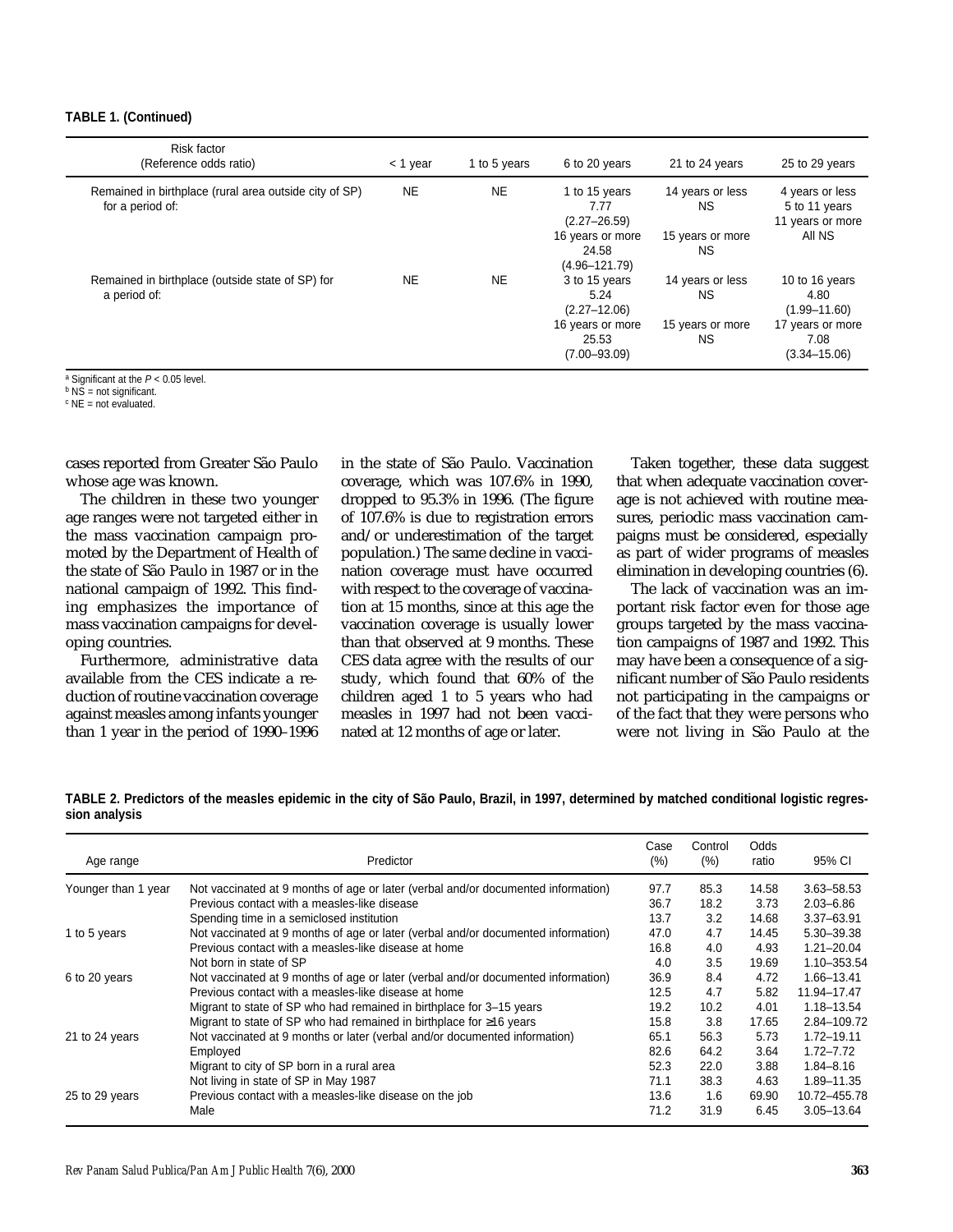time of the campaigns, as can be observed in the results for those in the age group of 21–24 years.

Our survey indicated the great importance of migration in the increased incidence of measles in a large urban center. For all the age ranges above 1 year of age, individuals born outside the city of São Paulo or the state of São Paulo showed a greater risk of contracting measles. Additionally, for those in the age group of 21–24 years migration to the state of São Paulo after May 1987 and migration from a rural area to the city of São Paulo proved to be important risk factors for measles.

In comparison to persons living in densely populated cities, unvaccinated individuals residing outside the large urban centers, especially in rural areas, continue to be susceptible to measles when they are older (7, 8). In a study of measles in Senegal, Boue (9) showed that while 100% of the children living in urban areas had antibodies against measles at the age of 18 to 24 months, in rural areas this percentage was reached only at 10 years of age. Transmission of the measles virus usually is low in rural areas during interepidemic periods due to the less frequent contact between susceptible and infected individuals when compared to populations living in large urban areas (7). The less frequent contact in rural areas is due to the dispersion of the population among small communities. Given that, in rural

areas measles will occur later in life, frequently during adulthood (8).

When persons who have not been exposed to the measles virus migrate to large urban centers, it increases the pool of susceptible individuals in those cities (7). Additionally, there is a greater likelihood for migrants to be exposed to the etiological agent, especially if we consider the greater concentration and higher occurrence of the disease in urban centers (10). It is also known that the residences of migrants are usually not distributed randomly throughout large cities, but instead tend to be clustered. In the case of measles, some studies indicate that herd immunity is not effective in preventing epidemics since an antibody prevalence against this disease close to 100% does not function as a protective mechanism (11, 12). It is believed that this protection would only be offered if susceptible individuals were distributed at random, something that rarely occurs (12).

Also with respect to adult migrants, an additional question is the high mobility existing in an urban center, with the large number of social contacts that occur increasing the likelihood of measles virus dissemination (13).

The data in our survey suggest that, when planning mass vaccinations, the definition of the age range to be reached should take local conditions into account. Thus, in rural regions the age group targeted by the campaigns should be expanded in order to avoid the creation of large populations of susceptible individuals. In urban areas where mass vaccination campaigns have already been conducted, the identification and vaccination of migrants from rural areas could also help prevent the accumulations of susceptible groups.

The higher measles risk for males aged 25 to 29 years was unexpected. We think that this phenomenon was probably linked to some differential exposure by sex that was not detected by the variables we analyzed.

Another noteworthy finding in our study was that only 27% of the interviewees who had measles reported contact with a similar disease. This percentage is indicative of the difficulty in determining the probable source of contagion of measles, especially in large urban centers.

The data in our survey suggest that, in addition to lack of vaccination, other risk factors should be considered when planning a measles vaccination strategy for a developing country.

**Acknowledgments.** This research was financed by the Pan American Health Organization, by the Ministry of Health of Brazil (National Health Foundation), and by the Department of Health of the state of São Paulo (Fesima).

#### **REFERENCES**

- 1. Classification of measles cases and categorization of measles elimination programs. MMWR 1983;31:701–711.
- 2. Moraes JC. A epidemia de sarampo no Estado de São Paulo. Boletim Informativo do Centro de Vigilância Epidemiológica (CVE) — Secretaria de Estado da Saúde de São Paulo 1998; 12:3–6.
- 3. Progress toward elimination of measles from the Americas. MMWR 1998;47:189–193.
- 4. Hummel KB, Erdman DD, Heath J, Bellini WJ. Baculovirus expression of the nucleoprotein gene of measles virus and utility of the recombinant protein in diagnostic enzyme immunoassay. J Clin Microbiol 1992;30:2874– 2880.
- 5. Hutchins SS, Markowitz LE, Mead P, Mixon D, Sheline J, Greenberg N, et al. A school-based

measles outbreak: the effect of a selective revaccination policy and risk factors for vaccine failure. Am J Epidemiol 1990;132:157–168.

- 6. Quadros CA, Olivé JM, Hersh BS, Strassburg MA, Hendersson DA, Brandling-Bennett D, et al. Measles elimination in the Americas. Evolving strategies. JAMA 1996;275:224–229.
- 7. Cutts FT, Markowitz LE. Successes and failures in measles control. J Infect Dis 1994; 170(suppl 1):S32–41.
- 8. Pontes JSP. Sarampo em trabalhadores rurais: ensaio metodológico de epidemiologia social. Rev Saúde Pública São Paulo 1990;24:323–331.
- 9. Boue A. Contribution a l'étude sérologique de l'épidémiologie de la rougeole au Sénégal. Bull Soc Med Afr Noire 1964;98:454–463.
- 10. Kim SK, Son BK, Chung CY, Ahn YM, Park CY. Efficacy of measles vaccine during the

1993 measles epidemic in Korea. Pediatr Infect Dis J 1995;14:346–349.

- 11. Orenstein WA, Markowitz LE, Atkinson WL, Hinman AR. Worldwide measles prevention. Isr J Med Sci 1994;30:469–481.
- 12. Poland GA, Jacobson RM. Failure to reach the goal of measles elimination. Arch Intern Med 1994;154:1815–1820.
- 13. Adcock LM, Bissey JD, Feigin RD. A new look at measles. Infect Dis Clin North Am 1992; 6:133–148.

Manuscript received on 21 May 1999. Revised version accepted for publication on 8 February 2000.